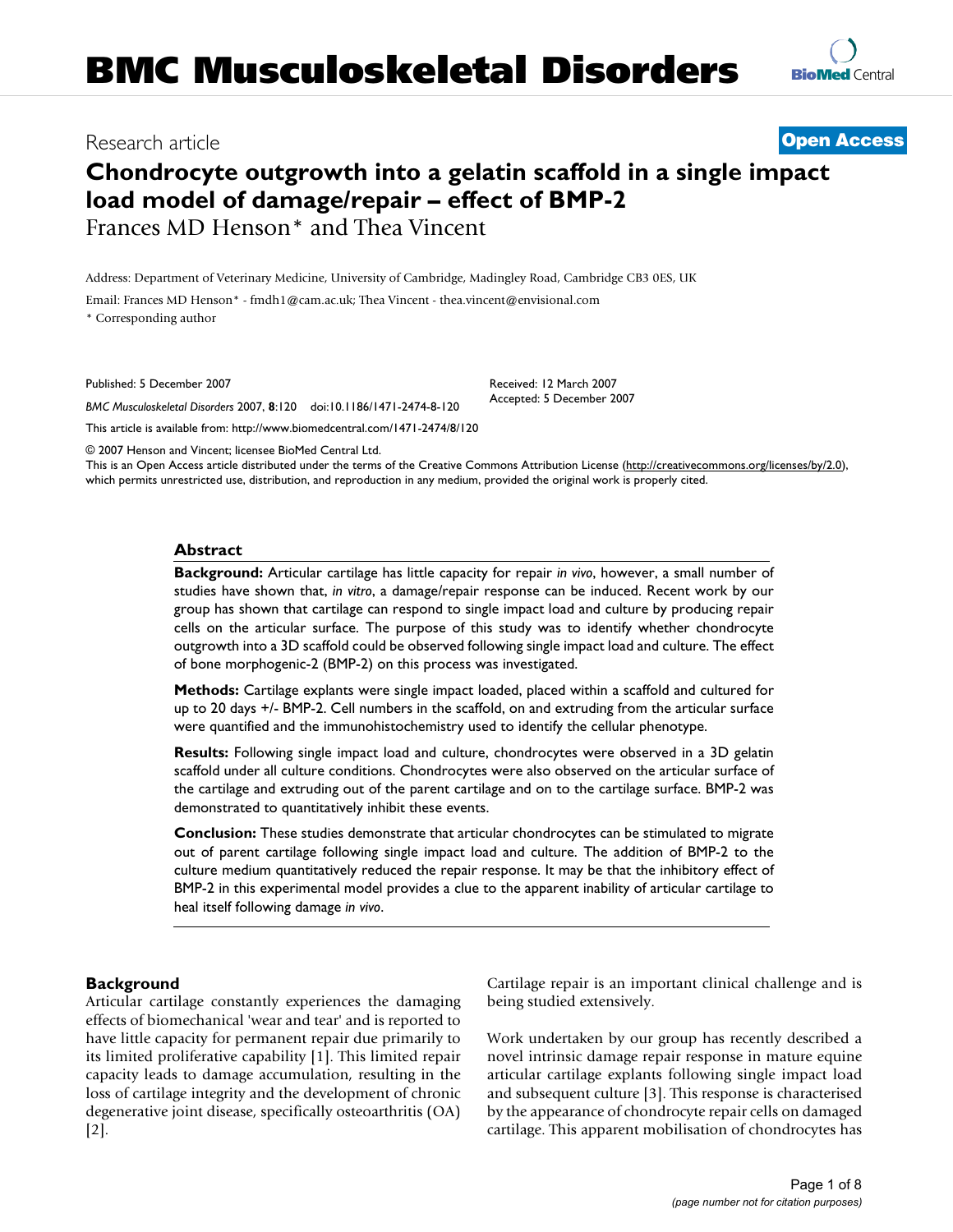also been described following significant cartilage damage (mincing), where the chondrocytes were observed to be migrating into a 3D scaffold. This scaffold was subsequently used to repair cartilage lesions *in vivo* [4]. This work demonstrates that cartilage can be stimulated sufficiently to mobilise chondrocytes to sites of damage and beyond, into a scaffold, and that these mobilised cells have distinct and exciting clinical possibilities.

In the damage/repair model described by our group [3] we have shown that repair cell numbers are significantly increased when the cartilage is cultured in the presence of 50 ng/ml fibroblastic growth factor-2 (FGF-2). The mechanism by which repair cells appear on the surface of damaged cartilage is unknown, however we have previously hypothesised that FGF-2 (both exogenous and from endogenous release [5,6]) is driving this process. FGF-2 is one of a family of growth factors that have profound effects on cartilage development and repair. Other growth factors are also clearly involved in cartilage biology and of these the bone morphogenic proteins (BMPs) are some of the most widely studied. In particular it has been shown that BMP-2 promotes chondrogenesis [7], induces the differentiation of stem cells into chondrocytes [8] is shown to be up-regulated in cartilage after mechanical damage [9] and promotes articular cartilage repair experimentally [10]. BMP-2 is therefore a growth factor of potential interest in *in vitro* cartilage repair.

The aims of this study were (i) to identify whether repair cells produced following SIL and subsequent culture have the ability to migrate out of parent cartilage into a 3D gelatin scaffold and ii) to investigate the effects of 100 ng/ml BMP-2 on these events.

#### **Methods** *Horses*

Cartilage was obtained from horses aged between 7 and 9 years  $(n = 3)$  that were humanely destroyed for reasons other than joint disease. For this study, only normal, healthy cartilage was used based on the lack of pathology following macroscopical and microscopical examination.

# *Harvesting of cartilage*

Cartilage discs (7 mm diam.) were dissected aseptically from the articular surface of the proximal phalanx, without attached subchondral bone, using a sterile cork borer. Discs were placed into sterile phosphate-buffered saline (PBS) containing antibiotics and antimycotics (200 IU/ml penicillin, 2.5 μg/ml fungizone, 100 μg/ml streptomycin, 20 μg/ml gentamycin, Invitrogen, Paisley, Scotland), and then washed a further 3 times in sterile PBS.

# *Impact loading of cartilage discs*

Discs were randomly divided into two groups – control (unimpacted) or impacted. Discs were impacted using a drop tower device following the method described previously [3,11,12]. Each disc, with the articular surface facing down was impacted from a height of 2.5 cm using a weight of 500 g. The approximate impact energy applied to each disc was 0.175 J, impacted at a velocity of approximately 0.7 m/s. To ensure constant compression conditions, the impactor was left upon the disc for 10 s before being removed.

# *In vitro culture of cartilage discs*

After impact, discs were placed into pockets created by sharp excision in a gelatin scaffold (Gelfoam, Pharmacia Upjohn, USA) (1 cm × 1 cm pieces). Cartilage+Gelfoam units were cultured for 0, 10 and 20 days in Dulbecco's modified Eagle's medium (DMEM, Sigma-Aldrich, UK) supplemented with 200 IU/ml penicillin (Invitrogen, UK), 2.5 υg/ml streptomycin (Invitrogen, UK), 500 υg/ml ascorbic acid (Sigma Aldrich, UK) and 10% fetal calf serum (Invitrogen, UK) at 37 degrees C and 5% CO2.) Groups of discs were also cultured in the presence of 100 ng/ml BMP-2 (Sigma Aldrich, UK). 100 ng/ml BMP-2 was used in this experiment as 100 ng/ml has been shown to be an effective dose for stimulation of chondrocyte and mesenchymal stem cell responses [13,14]. Each experimental time point was made up of 3 cartilage discs i.e each experiment was performed in triplicate in each of the three animals. Control explant discs (not impacted) were cultured for the same time-periods. At the end of each time point cartilage discs were embedded in Tissue Tek OCT (Sakura Finetek Europe, The Netherlands) and snapfrozen in liquid nitrogen or placed immediately into formal saline and paraffin embedded. Frozen sections (10 μm) were cut and placed on poly-L-lysine coated slides for histological and immunocytochemical analysis.

# *Histological and immunocytochemical analysis*

Sections were stained for routine histological analysis with Haematoxylin and Eosin (Sigma Aldrich). The following features of each experimental time point were quantified cells with elongated shape, cells with pyknotic nuclei, cells on the surface of the section, cells extruded from the section and cells trapped in gelfoam. The quantification of each of these cell features was performed by counting 3 adjacent high power fields in the top, middle and bottom of the cartilage section using a standardised grid approach.

Identification of the synthesis of hyaline cartilage specific proteins was performed by standard immunolocalisation using the following primary antibodies – polyclonal rabbit anti-rat collagen IX/XI (Calbiochem/Merck), polyclonal rabbit anti-porcine collagen type II (raised and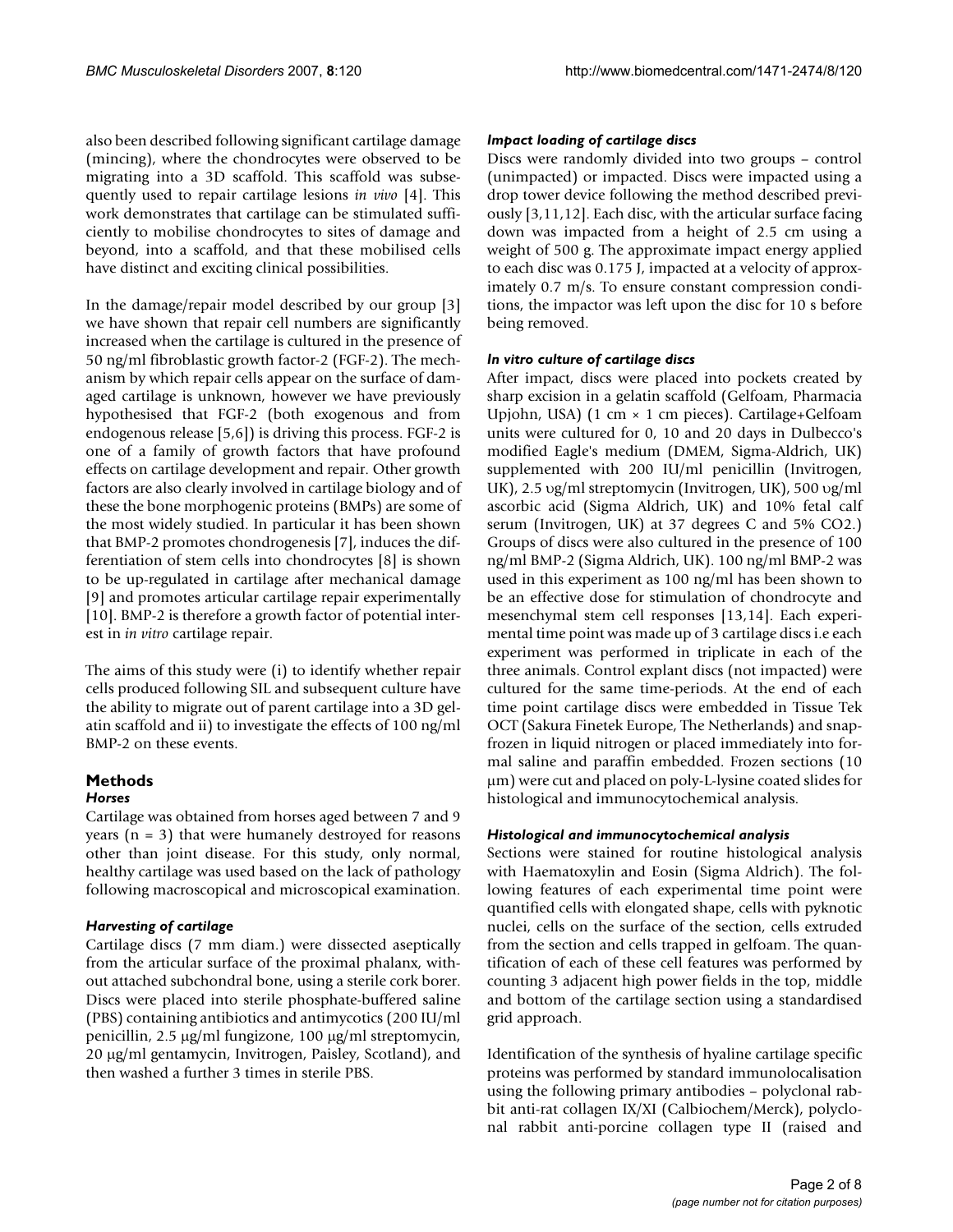characterised by M. E. Davies), polyclonal mouse antibovine collagen type I(Sigma-Aldrich) and polyclonal goat anti-rabbit fibronectin (Sigma, UK). These antibodies have been previously shown to recognise equine epitopes ([15,16]). The appropriate FITC-conjugated secondary antibodies were used to visualise the antigen.

#### *Quantitation techniques*

Data from all sections was pooled. Chondrocyte numbers were expressed as the percentage of cells as a total of the number of cells within the section. This calculated figure was used in order to minimise the effect of different cells numbers within sections from different animals. Statistical significance was identified suing Mann-Whitney and Kruskal-Wallis tests.

#### **Results**

#### *Cartilage damage following a single impact load*

Cartilage discs that had been impacted suffered damage at the articular surface immediately upon impact. This damage was characterised by loss of proteoglycan (as demonstrated by loss of metachromatic staining), roughening of the articular surface and fissure formation, as previously described ([17,18]). All control explants, in contrast, presented an intact articular surface and uniform metachromatic staining, with no apparent loss of proteoglycan.

#### *Quantification of chondrocytes in scaffold*

At  $t = 0$  all chondrocytes were observed to be within the parent bone as this time point represents the intial state of the cartilage prior to culture. When cultured, chondrocytes were observed within the gelfoam scaffold at day 11 and day 20 under all experimental conditions, including non impacted cartilage. Chondrocytes were usually observed to be closely associated with gelfoam 'fibres' suggesting that they may be adherent to the scaffold (Figure 1).

The chondrocytes observed within the gelfoam at d11 and d 20 were quantified as a percentage of cells within the parent section. There was no significant difference between the numbers of chondrocytes in the gelfoam between control and SIL sections at d11 or d20, however there was a statistically significant difference decrease in the samples cultured with BMP-2 ( $p = 0.01$  at day 11 compared to SIL sections, p = 0.049 compared to control sections,  $p = 0.03$  at day 20 compared to SIL sections,  $p =$ 0.03 compared to control sections). When the number of chondrocytes within the gelfoam at days 11 and 20 was compared, it was shown that the percentage of chondrocytes in the gelfoam had significantly decreased between from d11 to d20 in control ( $P = 0.005$ ) and SIL ( $P =$ 0.007) sections (Figure 2). There was no significant change in the number of cells that had entered the gel-



#### Figure 1

Histological section showing the junction between the articular surface and the gelfoam scaffold. Cells have migrated out of the cartilage (bottom left of picture) and are clearly seen associated with the gelatin 'fibres' The arrow marks the Gelfoam-cartilage junction. Stained with H&E. ×200.



#### Figure 2

Graph to show numbers of cells captured in 3D gelatin scaffold ('Gelfoam'). It can be seen that cells were detected in the Gelfoam scaffold at days 11 and 20 in all three culture conditions. At day 11 and day 20 there were significantly reduced numbers of chondrocytes in the Gelfoam in the samples cultured in the presence of 100 ng/ml BMP-2 (\*). At day 20 there was a significant decrease in cell numbers in all three experimental conditions.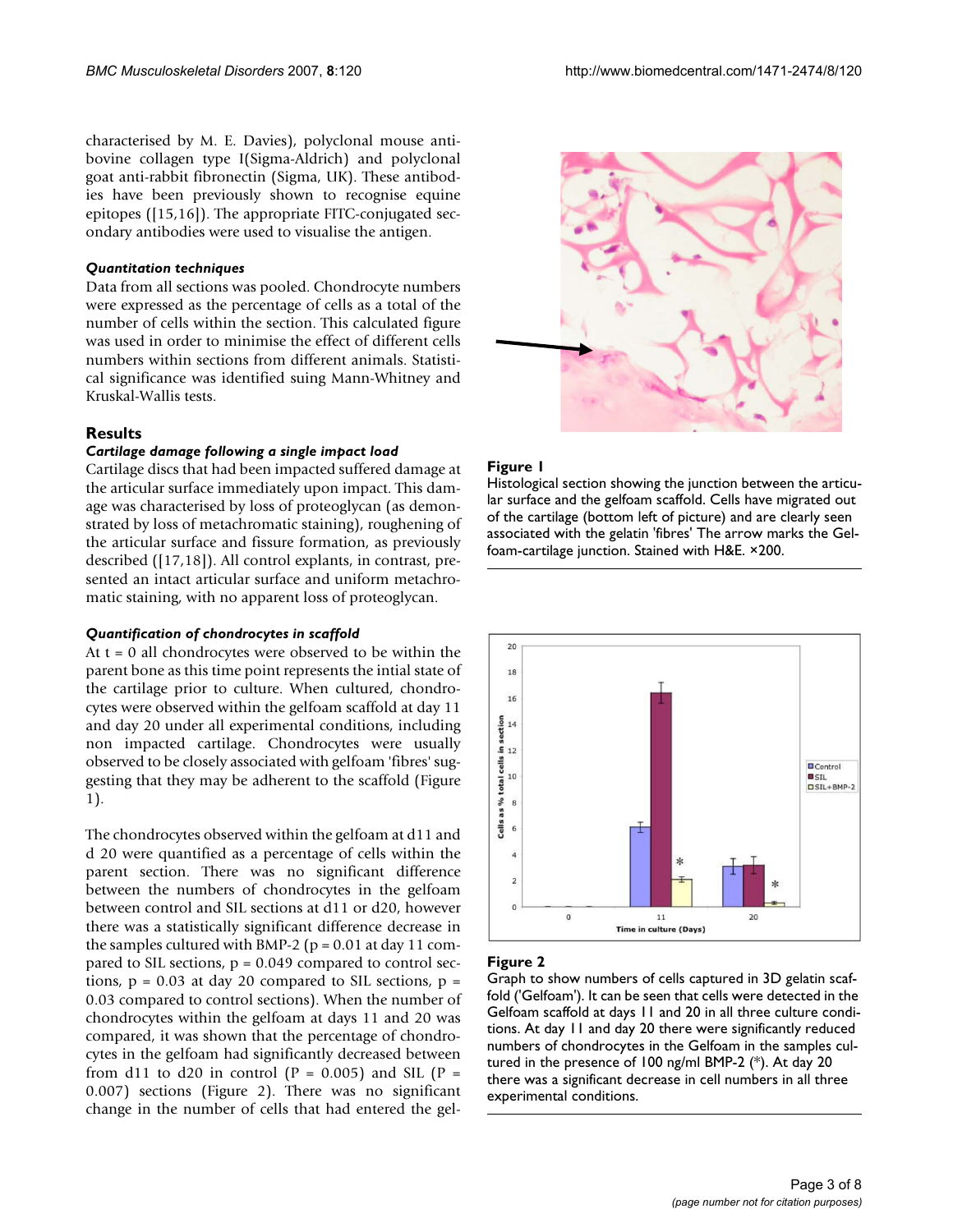foam scaffold from the sections supplemented with BMP-2 over time.

#### *Cells extruded from sections*

Cells were considered to be extruded from the parent cartilage if they could be observed actually exiting out of the articular surface (Figure 3). In all cases there appeared to be a breach in the articular surface through which cytoplasm was apparently moving. Chondrocytes were observed to be extruding from the parent cartilage at days 11 and 20 under all culture conditions studied (Figure 4). At  $t = 0$  no chondrocytes were observed to be extruding i.e. extrusion of cells from the cartilage did not appear to occur prior to culturing. There was no significant difference in the number of cells extruding from the parent cartilage in control and SIL cartilage, however, in the SIL+BMP sections there was a statistically significant decrease in the number of cells extruding at day 11 compared to controls ( $p = 0.04$ ) and SIL sections ( $p = 0.05$ ) (Figure 4).

#### *Cells on the articular surface*

No cells were detected on the articular surface at day 0. Cells were detected on the articular surface at day 11 and day 20 under all experimental conditions (Figure 5). There was no significant difference in the number of cells on the articular surface between control and SIL cartilage at either day 11 or 20, however the number of cells on the articular surface of the SIL+BMP-2 sections were statistically decreased compared to both control and SIL,  $(p =$ 0.03 at day 11 compared to SIL sections,  $p = 0.02$  compared to control sections, p = 0.02 at day 20 compared to SIL sections,  $p = 0.015$  compared to control sections).

When the number of cells on the articular surface was analysed over time, there was no statistical difference between d11 and d20 in control or SIL sections. The number of



#### Figure 3

Histological section of the articular surface edge following SIL and culture for 20 days showing two adjacent chondrocytes extruding out of the parent articular cartilage. There appears to be a breach in the surface of the cartilage and cytoplasm appears to be moving out of the cartilage. Stained with toluidine blue. ×600.



#### Figure 4

Graph to show numbers of cells extruding out of the articular cartilage surface. It can be seen that cells were observed to be extruding at days 11 and 20 in all three culture conditions. At day 11 there was a significant decrease in the number of cells extruding from the cartilage surface in the samples cultured in the presence of 100 ng/ml BMP-2 (\*) compared to both control and SIL sections.



# Figure 5

Graph to show numbers of cells observed on the articular cartilage surface. It can be seen that cells were observed on the articular surface at days 11 and 20 in all three culture conditions. At day 11 and day 20 there was a significant decrease in the number of cells on the cartilage surface in the samples cultured in the presence of 100 ng/ml BMP-2 (\*) compared to both control and SIL sections.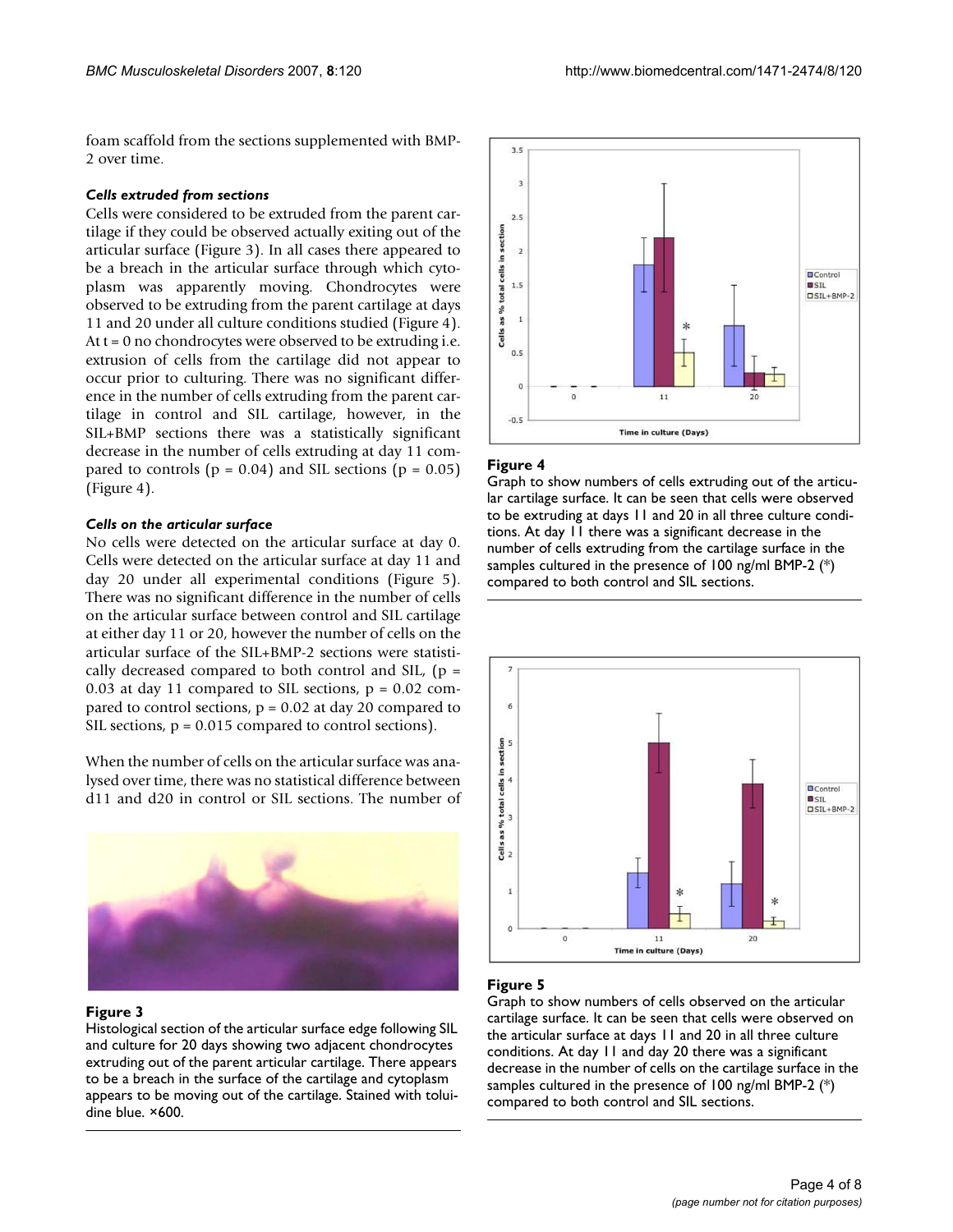cells at the articular surface in SIL+BMP-2 decreased significantly between d11 and d20 ( $P = 0.05$ )

### *Shape changes*

A chondrocyte was considered to have undergone a shape change when there was a clear change from the usual rounded phenotype to an elongated phenotype (Figure 6). During the culture period there was a relatively high level of shape change under all experimental conditions at all time points (Figure 7). At time = 0 there was an approximately 10% level of elongated cells within the cartilage in control cartilage. This was apparently increased following SIL, although this was not significant. Following culture there was no change in the numbers of elongated cells at day 11 or 20 between different treatment groups.

### *Pyknotic cell death*

There was no evidence of pyknotic cell death in the chondrocytes within the gelfoam, on the articular surface or extruding from the cartilage.

### *Phenotypic analysis of captured cells*

Immunohistochemical techniques revealed that the captured cells were type I collagen negative, type II collagen and fibronectin positive and that they stained positively for proteoglycans as assessed by toluidine blue staining.

# **Discussion**

This study demonstrates that, following dissection damage and/or SIL and culture, chondrocyte repair cells extrude out from the parent cartilage and can migrate into a 3D gelatin scaffold. This sequence of events is quantitatively reduced in the presence of 100 ng/ml BMP-2.



#### Figure 6

Histological section of cartilage after SIL and culture in the presence of BMP-2 for 20 days. A normal rounded chondrocytes is seen (black arrow) in the same field as elongated chondrocytes (red arrows). Stained with H&E. ×300.



# Figure 7

Graph to show the percentage of cells considered as having shape changes within the cartilage. It can be seen that cells with an elongated phenotype were present at all time points in all three culture conditions. There was no statistically significant difference in cell shape between culture conditions.

In normal cartilage, at time 0, there is no evidence of any chondrocytes outside the extracellular matrix (ECM). However, outgrowth of cells into the gelatin scaffold was observed under all experimental conditions i.e. control (no impact), SIL and SIL+BMP.

Observation of the gelfoam at days 11 and 20 of culture revealed the presence of cells adjacent to the scaffold. In order to identify the phenotype of these cells it was necessary to investigate the production of ECM macromolecules by these cells in the scaffold. This was done primarily to ascertain whether the the cells were producing hyaline cartilage specific proteins i.e. to prove that they were chondrocytes. This was achieved by immunofluorescence techniques, using antisera that we have previously demonstrated to cross react in equine cartilage. The immunofluorescence revealed that these cells were positively stained for collagen type II and fibronectin and did not stain for type 1 collagen. This indicated that the cells in the scaffold were chondrocytes and that they had no de-differentiated into fibroblasts – an important distinction to make. This observation is in agreement with other authors who have demonstrated that ability of chondrocytes to retain their phenotype in 3D scaffolds [19,20]. The ability to maintain phenotype has important implications for the use of chondrocytes captured into a scaffold in the repair of lesions as they are continuing to secrete a hyaline cartilage extracellular matrix which is vital for the re-formation of the articular cartilage surface.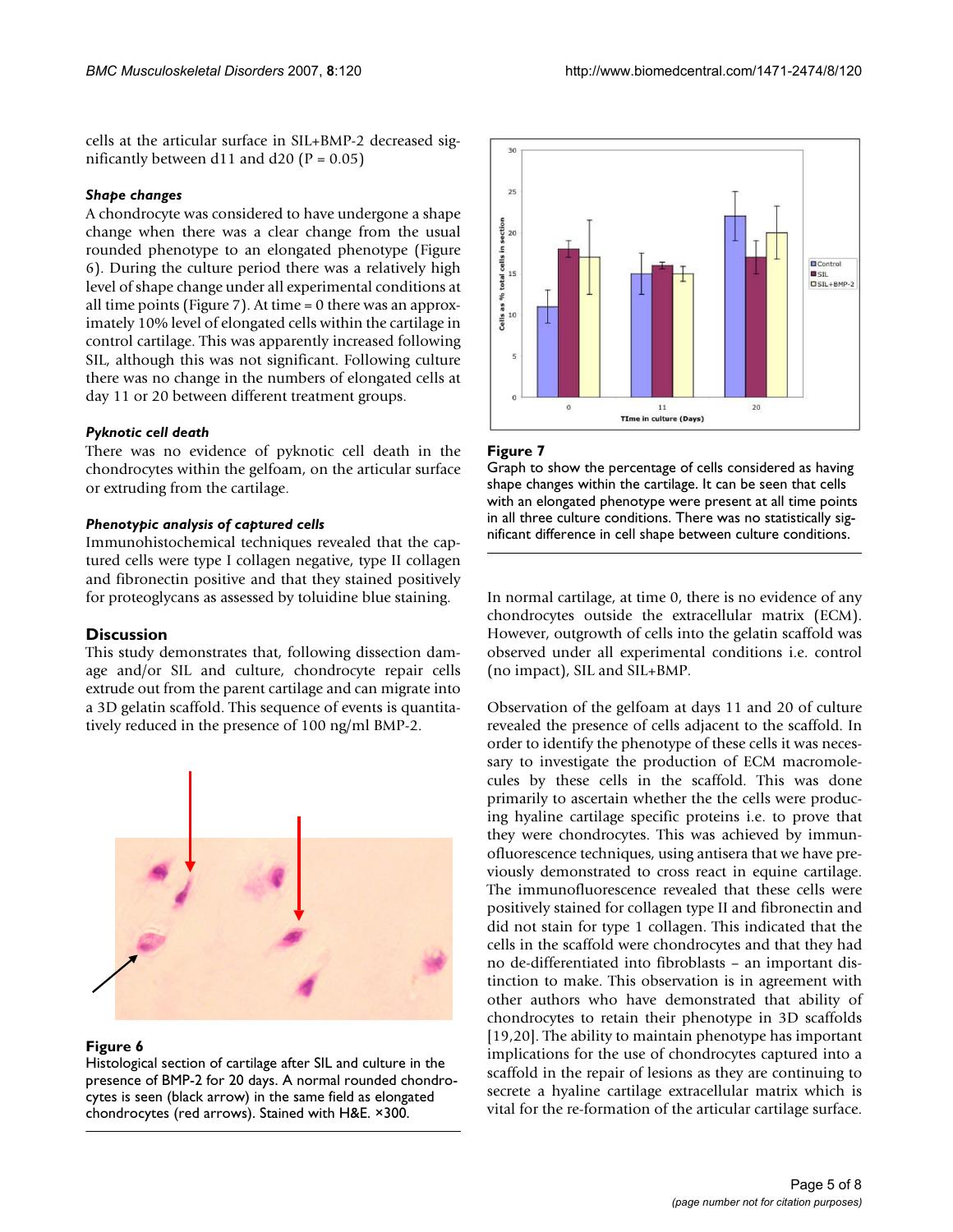As stated above, chondrocyte outgrowth into the scaffold was observed in control, SIL and SIL+BMP-2 sections. Therefore it can be concluded that the cartilage was stimulated sufficiently, in all of these experiments, to induce chondrocytes out into a gelfoam scaffold. Whilst there were moderately large numbers of cells in the gelfoam scaffold at day 11, the number of chondrocytes in the scaffold fell at day 20 indicating the cells either migrate through the gelfoam and are lost into the culture medium or that they are dying on the scaffold. However, there was no evidence of pyknotic cell death detected histologically among the chondrocytes in the scaffold and so migration out appears the most likely cause of this cell loss.

In addition to observing trends over the time course of the experiment, the numbers of chondrocytes detected on the articular surface was also quantified in order to identify any differences between experimental conditions. Whilst there were no significant differences between control and SIL sections, at both day 11 and day 20 there was a statistically significant decrease in the number of cells in the scaffold in SIL+BMP-2 sections.

The exact details of the process by which the chondrocytes migrate into the scaffold is not known. However, from basic principles, it is clear that they must migrate out of the parent cartilage in order to gain access to the scaffold. In this study we observed no evidence of cells extruding from the cartilage at  $d = 0$ , confirming that the chondrocytes are usually confined to the ECM, as is, of course, well known. Following a period in culture we observed chondrocytes 'extruding' out of the articular surface i.e. caught in the process of squeezing out of the matrix and sitting adjacent to the articular surface. In order to investigate the effect of time in culture and the effect of different culture conditions on the numbers of chondrocytes extruding from the matrix the numbers of cells extruding was quantified. In control and SIL sections there was a statistically significant decrease in the number of cells extruding from the cartilage at day 20 compared to day 11, but no difference in the number of cells adjacent to the articular surface. However, there was no difference between control sections and those sections that had been SIL either in the numbers of cells on the articular surface or extruding from the cartilage. Interestingly, sections that were SIL+BMP-2 had significantly less cells extruding from the matrix and sitting adjacent to the articular surface compared to the other experimental conditions at both day 11 and day 20.

The mechanisms driving this migration out of the parent cartilage may be due to endogenous FGF-2 release as previously discussed [3,5,6]. FGF-2 has long been associated with cell motility [21,22] and could well be playing a role in stimulating chondrocyte movement in response to damage in this experimental system; interestingly FGF-2 has been demonstrated to induce motility in previously quiescent/non motile endothelial cells *in vitro* [23] and could, thus, potentially stimulate previously quiescent chondrocytes. In the experiments described in this study there was no appreciable difference in the numbers of cell in the gelfoam scaffold or on the cartilage surface or extruding from the cartilage between control sections and SIL sections. Thus the trigger factor for this chondrocyte behaviour must lie outside the SIL damage in this experimental design. It has been shown that damage to cartilage can occur in many ways, including dissection damage (Lu et al 2006) and that such dissection damage can release growth factors such as FGF-2 (Vincent et al 2002). In this study it may be that release of endogenous FGF-2 is stimulating the chondrocytes to respond and that the dissection of the cartilage out of the joint and its handling is sufficient to initiate the response.

The experiments described in this paper clearly demonstrate that chondrocytes have the ability to leave the parent cartilage and migrate into an adjacent gelatin matrix following single impact load damage. This process of migration might be expected to be associated with an alteration in cell shape i.e. the cell might form a more flattened, fibroblastic shape in order to move through the matrix. Our studies revealed no consistent increase in elongated cells across the experiments where the products of migration were detected, indicating that gross shape change to an elongated phenotype does not appear to be an indicator of motility in this model. Cell motility is a complex phenomenon in which the cytoskeleton (predominately actin and vimentin) plays an essential role [24] and more detailed observations of the microstructure of the chondrocytes in this experimental model is warranted.

The addition of 100 ng/ml BMP-2 to the experimental model significantly decreased the response of the chondrocytes – the numbers of cells within the gelfoam, extruding and on the articular surface were reduced. The mechanism for this is not known, however, there are many different ways in which BMP-2 could inhibit these responses. It is known that factors involved in the extrusion and migration process of chondrocytes are the upregulation/activation of catabolic enzymes such as matrix metalloproteinases (MMPs) that degrade the matrix permitting the movement of chondrocytes through. BMP-2 has been shown to have an inhibitory effect on the expression and activity of various MMPs in a number of experimental situations [25,26] and it is possible that the inhibitory action of BMP-2 may occur via this route.

In our previous work we have demonstrated that FGF-2 can induce a repair response and other workers have dem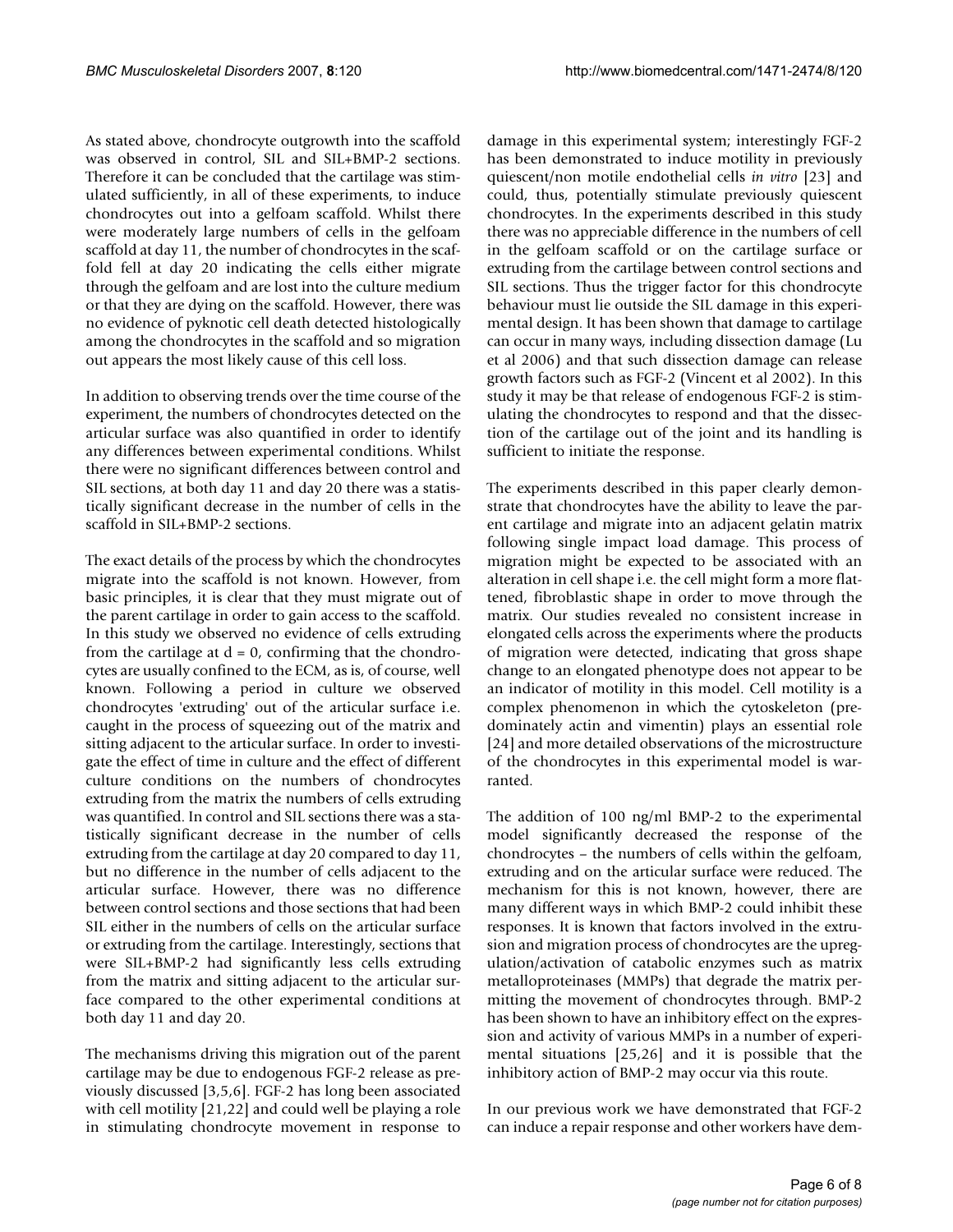onstrated the release of FGF-2 by dissection and load (Lu et al 2006, Vincent et al 2004, 2005). If FGF-2 is driving the response of the cells out of the cartilage then it may be that BMP-2 is, in some way, inhibiting at the level of FGF-2. The individual roles played by BMP-2 and FGF-2 differ in any given tissue and experimental system. However, in some systems BMP-2 and FGF-2 are an antagonistic pair [27]. Experiments in transgenic mice has demonstrated that BMPs antagonize FGF signalling by inhibiting at least two of the intracellular pathways activated by FGFs, namely STAT and ERK. One possible way in which BMPs may inhibit STAT and ERK1/2 is by negatively regulating the expression of FGF signalling components [27]. Studies have shown that BMP and FGF signalling have opposing actions in the growth [28], however, limb-culture studies have yielded contradictory results; some studies suggest that BMPs exert stimulatory effects on differentiation, whilst others provide evidence to support an inhibitory effect.

In conclusion this study has shown that cartilage subjected to damage and culture has the ability to respond to damage by activating chondrocytes to migrate to areas of damage and to migrate out of the parent cartilage into a 3D gelatin scaffold. These results agree well with those of Lu *et al* (2006) who demonstrated that mechanical fragmentation of cartilage mobilized chondrocytes to migrate and redistribute into a scaffold. These authors suggest the delivery of chondrocytes in the form of cartilage tissue fragments in conjunction with appropriate polymeric scaffolds could provide a novel intraoperative approach for cell-based cartilage repair. The results presented in this study agree with these authors' observations. Taken together these two papers indicate that, under the appropriate circumstances, chondrocytes can respond and migrate to areas of damage where they remain phenotypically stable and can aid in the repair of cartilage lesions. The question then arises – why does this not happen *in vivo* in naturally occurring disease. It can be hypothesized that BMP-2, demonstrated here to inhibit the damage/ repair response, is inhibiting the response i*n vivo*, blocking the joint's ability to repair itself and clearly warrants further investigation.

# **Conclusion**

These studies demonstrate that articular chondrocytes can be stimulated to migrate out of parent cartilage following single impact load and culture. The addition of BMP-2 to the culture medium quantitatively reduced the repair response. It may be that the inhibitory effect of BMP-2 in this experimental model provides a clue to the apparent inability of articular cartilage to heal itself following damage *in vivo*.

# **Competing interests**

The author(s) declare that they have no competing interests.

# **Authors' contributions**

FH conceived the study and designed the study. TV carried out the practical experimental work. FH drafted the manuscript. Both authors read and approved the final manuscript.

### **Acknowledgements**

This study was funded by the PetPlan Charitable Trust. We would like to acknowledge the Comparative Orthopaedics Research Group at the Department of Veterinary Medicine, University of Cambridge for their general contribution.

#### **References**

- 1. Hunziker EB, Rosenberg LC: **[Repair of partial-thickness defects](http://www.ncbi.nlm.nih.gov/entrez/query.fcgi?cmd=Retrieve&db=PubMed&dopt=Abstract&list_uids=8642029) [in articular cartilage: cell recruitment from the synovial](http://www.ncbi.nlm.nih.gov/entrez/query.fcgi?cmd=Retrieve&db=PubMed&dopt=Abstract&list_uids=8642029) [membrane.](http://www.ncbi.nlm.nih.gov/entrez/query.fcgi?cmd=Retrieve&db=PubMed&dopt=Abstract&list_uids=8642029)** *J Bone Joint Surg Am* 1996, **78(5):**721-733.
- 2. Buckwalter JA, Mankin HJ: **[Articular cartilage: degeneration and](http://www.ncbi.nlm.nih.gov/entrez/query.fcgi?cmd=Retrieve&db=PubMed&dopt=Abstract&list_uids=9571450) [osteoarthritis, repair, regeneration, and transplantation.](http://www.ncbi.nlm.nih.gov/entrez/query.fcgi?cmd=Retrieve&db=PubMed&dopt=Abstract&list_uids=9571450)** *Instr Course Lect* 1998, **47:**487-504.
- 3. Henson FMD, Davies ME: **Promotion of the intrinsic damagerepair response in articular cartilage by FGF-2.** *Osteoarthritis and Cartilage* 2005, **13:**537-544.
- 4. Lu Y, Dhanaraj S, Wang Z, Bradley DM, Bowman SM, Cole BJ, Binette F: **Minced cartilage without cell culture serves as an effective intraoperative cell source for cartilage repair.** *Journal of Orthpaedic Researchj* 2006, **24:**1261-1270.
- 5. Vincent T, Hermansson MA, Bolton M, Wait R, Saklatvala J: **Basic FGF mediates an immediate response of articular cartilage to mechanical injury.** *Proceedings of the National Academy of Sciences USA* 2002, **99:**8259-8264.
- 6. Vincent T, Hermansson MA, Hansen UN, Amis AA, Saklatvala J: **Basic fibroblastic growth factor mediates transduction of mechanical signals when articular cartilage is loaded.** *Arthritis and Rheumatism* 2004, **50:**526-533.
- 7. Jin EJ, Lee SY, Choi YA, Jung JC, Bang OS, Kang SS: **[BMP-2](http://www.ncbi.nlm.nih.gov/entrez/query.fcgi?cmd=Retrieve&db=PubMed&dopt=Abstract&list_uids=17202865) [enhanced chondrogenesis involves p38 MAPK-mediated](http://www.ncbi.nlm.nih.gov/entrez/query.fcgi?cmd=Retrieve&db=PubMed&dopt=Abstract&list_uids=17202865)** [down-regulation of Wnt-7a pathway.](http://www.ncbi.nlm.nih.gov/entrez/query.fcgi?cmd=Retrieve&db=PubMed&dopt=Abstract&list_uids=17202865) **22(3):**353-359.
- 8. Wei Y, Hu Y, Lv R, Li D: **[Regulation of adipose-derived adult](http://www.ncbi.nlm.nih.gov/entrez/query.fcgi?cmd=Retrieve&db=PubMed&dopt=Abstract&list_uids=17148034) [stem cells differentiating into chondrocytes with the use of](http://www.ncbi.nlm.nih.gov/entrez/query.fcgi?cmd=Retrieve&db=PubMed&dopt=Abstract&list_uids=17148034) [rhBMP-2.](http://www.ncbi.nlm.nih.gov/entrez/query.fcgi?cmd=Retrieve&db=PubMed&dopt=Abstract&list_uids=17148034)** *Cytotherapy* 2006, **8:**570-579.
- 9. Dell'Accio F, De Bari C, El Tawil NM, Barone F, Mitsiadis TA, O'Dowd J, Pitzalis C: **Activation of WNT and BMP signaling in adult human articular cartilage following mechanical injury.** *Arthritis Research and Therapeutics* 2006, **8:**R139.
- 10. Suzuki T, Bessho K, Fujimura K, Okubo Y, Segami N, Iizuka T: **Regeneration of defects in the articular cartilage in rabbit temporomandibular joints by bone morphogenetic protein-2.** *British Journal of Oral and Maxillofacial Surgery* 2002, **40:**201-206.
- 11. Bowe EA, Henson FMD, Caddick J, Jeffcott LB, Davies ME: **Response of equine cartilage to single impact load.** *Online Journal of Veterinary Research* 2004, **8:**33-41.
- 12. Jeffrey JE, Gregory DW, Aspden RM: **[Matrix damage and](http://www.ncbi.nlm.nih.gov/entrez/query.fcgi?cmd=Retrieve&db=PubMed&dopt=Abstract&list_uids=7574698) [chondrocyte viability following a single impact load on artic](http://www.ncbi.nlm.nih.gov/entrez/query.fcgi?cmd=Retrieve&db=PubMed&dopt=Abstract&list_uids=7574698)[ular cartilage.](http://www.ncbi.nlm.nih.gov/entrez/query.fcgi?cmd=Retrieve&db=PubMed&dopt=Abstract&list_uids=7574698)** *Arch Biochem Biophys* 1995, **322:**87-96.
- 13. Hicks DL, Sage AB, Shelton E, Schumacher BL, Sah RL, Watson D: **Effect of BMPs 2 and 7 on septal chonrdocytes in alginate.** *Otolaryngeal Head and Neck Surgery* 2007, **136:**373-379.
- 14. Nöth U, Rackwitz L, Heymer A, Weber M, Baumann B, Steinert A, Schütze N, Jakob F, Eulert J: **[Chondrogenic differentiation of](http://www.ncbi.nlm.nih.gov/entrez/query.fcgi?cmd=Retrieve&db=PubMed&dopt=Abstract&list_uids=17503531) [human mesenchymal stem cells in collagen type I hydrogels.](http://www.ncbi.nlm.nih.gov/entrez/query.fcgi?cmd=Retrieve&db=PubMed&dopt=Abstract&list_uids=17503531)** *J Biomed Mater Res A* 2007, **83(3):**626-635.
- 15. Henson FMD, Davies ME, Schofield PN, Jeffcott LB: **Expression of types II, VI and X collagen in equine growth cartilage during development.** *Equine Veterinary Journal* 1996, **28:**189-198.
- 16. Murray RC, Janicke HC, Henson FM, Goodship A: **[Equine carpal](http://www.ncbi.nlm.nih.gov/entrez/query.fcgi?cmd=Retrieve&db=PubMed&dopt=Abstract&list_uids=10661385) [articular cartilage fibronectin distribution associated with](http://www.ncbi.nlm.nih.gov/entrez/query.fcgi?cmd=Retrieve&db=PubMed&dopt=Abstract&list_uids=10661385)**